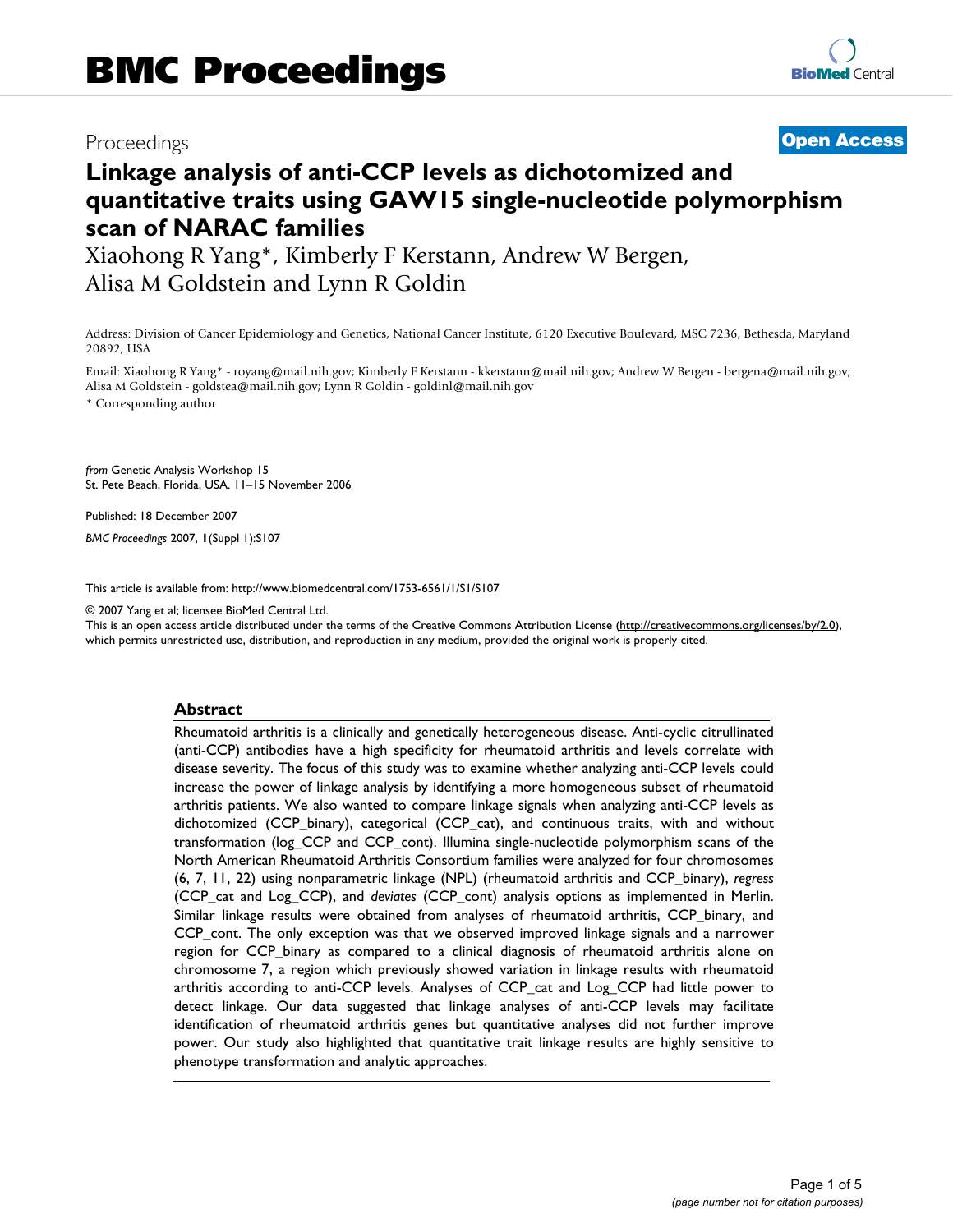#### **Introduction**

Rheumatoid arthritis (RA) is a chronic inflammatory autoimmune disease affecting about 1% of the population. A genetic component for RA has been well established, with the MHC region being the largest single contributing component. Other chromosome regions (11q, 10q, 14q, 6p, 6q, 16q, 12p, etc.) and candidate genes (*PTPN22*, *CTLA4*, *PADI4*) have been identified by whole-genome linkage scans and association studies [1- 5]. Most recently, a high-density SNP analysis of 642 families affected with RA collected by the North American Rheumatoid Arthritis Consortium (NARAC), the largest single linkage study of RA, identified two new linkage regions, 11p and 2q [6]. These findings reflect the genetic complexity of the disease and suggest that analysis of a more homogeneous RA phenotype might increase the power of linkage analysis. In addition, most previous studies have analyzed RA as a dichotomous trait, which could lead to a power loss if RA is a naturally quantitative trait [7].

Anti-cyclic citrullinated (anti-CCP) antibodies have a high specificity for RA [8] and the levels are correlated with disease severity [9,10]. To examine whether the power of linkage analysis could be improved by analyzing a more homogeneous phenotype and by quantitative characterization of the trait, we performed linkage analysis of anti-CCP antibody levels for selected chromosome regions previously linked to RA using NARAC data.

### **Methods**

#### *Data set*

Illumina SNP scans of the NARAC families were analyzed. We chose anti-CCP antibody levels as the phenotype of interest, and evaluated the effect of covariates including sex, age of onset, year of birth, ever/never smoking, and current smoking. Anti-CCP antibody levels were analyzed in three ways: dichotomized, categorical, and continuous. An antibody titer of 20 was used as a cut-off value to dichotomize anti-CCP levels into positive (>20) and negative (≤20). In addition, anti-CCP levels were characterized into multiple (four) categories (negative, 0–19.9; low, 20–49.9; medium, 50–99.9; high, ≥100). Anti-CCP levels were also analyzed as continuous measurements. Because the assay for anti-CCP antibody titer has an upper limit of 210, we recoded all measurements exceeding 210 to 210. A log transformation was applied to approximate normality of anti-CCP levels because the raw data were highly skewed.

#### *Chromosome regions*

Because the purpose of this study was to compare methods rather than search for a new locus for anti-CCP, we limited our linkage analyses to selected regions. Chromosomes were selected based on findings from a previous SNP scan of NARAC families for RA [6]. Chromosome 6, which contains human lymphocyte antigen (HLA) locus, was chosen as a positive control region. Chromosome 22, which did not show evidence for linkage with RA, was selected as the negative control. Chromosomes 7 and 11, which showed suggestive and significant evidence for linkage with RA, respectively, were included in our linkage analyses as test regions. In particular, it has been shown that chromosome 7 might harbor a susceptibility locus that was more closely linked to anti-CCP positive disease [6].

#### *Linkage analysis*

SNPs on chromosomes 6, 7, 11, and 22 were analyzed for all four anti-CCP phenotypes (CCP\_binary, CCP\_cat, Log\_CCP, and CCP\_cont) as well as RA affection status. Linkage disequilibrium (LD) between markers was calculated and markers in LD defined by *D*' > 0.7 were removed using SNPLINK [11]. CCP\_binary and RA affection were analyzed by nonparametric (NPL) linkage analysis using Merlin. CCP\_cat and Log\_CCP were analyzed by regression analysis implemented in Merlin Regress, which uses trait-squared sums and differences to predict IBD sharing between sib pairs [12]. To run Merlin Regress, it was necessary to specify some trait distribution parameters, such as mean, variance, and heritability in the general population. We did not use the sample mean and variance because the families were affected with RA and therefore had higher frequencies and levels of anti-CCP positives. Instead, we estimated the mean (0 for CCP\_cat, 0.78 for Log\_CCP) and variance (0.0088 for CCP\_cat, 0.11 for Log\_CCP) among individuals who were anti-CCP negative  $( \leq 20)$  to approximate the distribution in the general population. Heritability of 0.6 was estimated based on variance-component analysis using Merlin. Untransformed continuous anti-CCP levels were also analyzed using the *deviates* option implemented in Merlin, which makes no assumptions about the trait distribution. Again, we chose 0 to approximate the population mean for anti-CCP levels.

#### **Results**

A total of 746 families containing 1794 affected individuals with RA were used for the linkage analyses. There were only 11 individuals in this data set who were unaffected with RA. Anti-CCP data was available for 1499 individuals. Among the 823 sib pairs with available anti-CCP data, there were 77 concordant negative, 228 discordant, and 518 concordant positive for anti-CCP. The distribution of anti-CCP levels was highly skewed toward high positive, with >50% of the individuals having high anti-CCP levels when using cut points suggested by the data provider (Table 1). Male sex and ever smoking were associated with significantly increased anti-CCP values (*t*-test *p* < 0.001 and 0.004, respectively) (Table 2).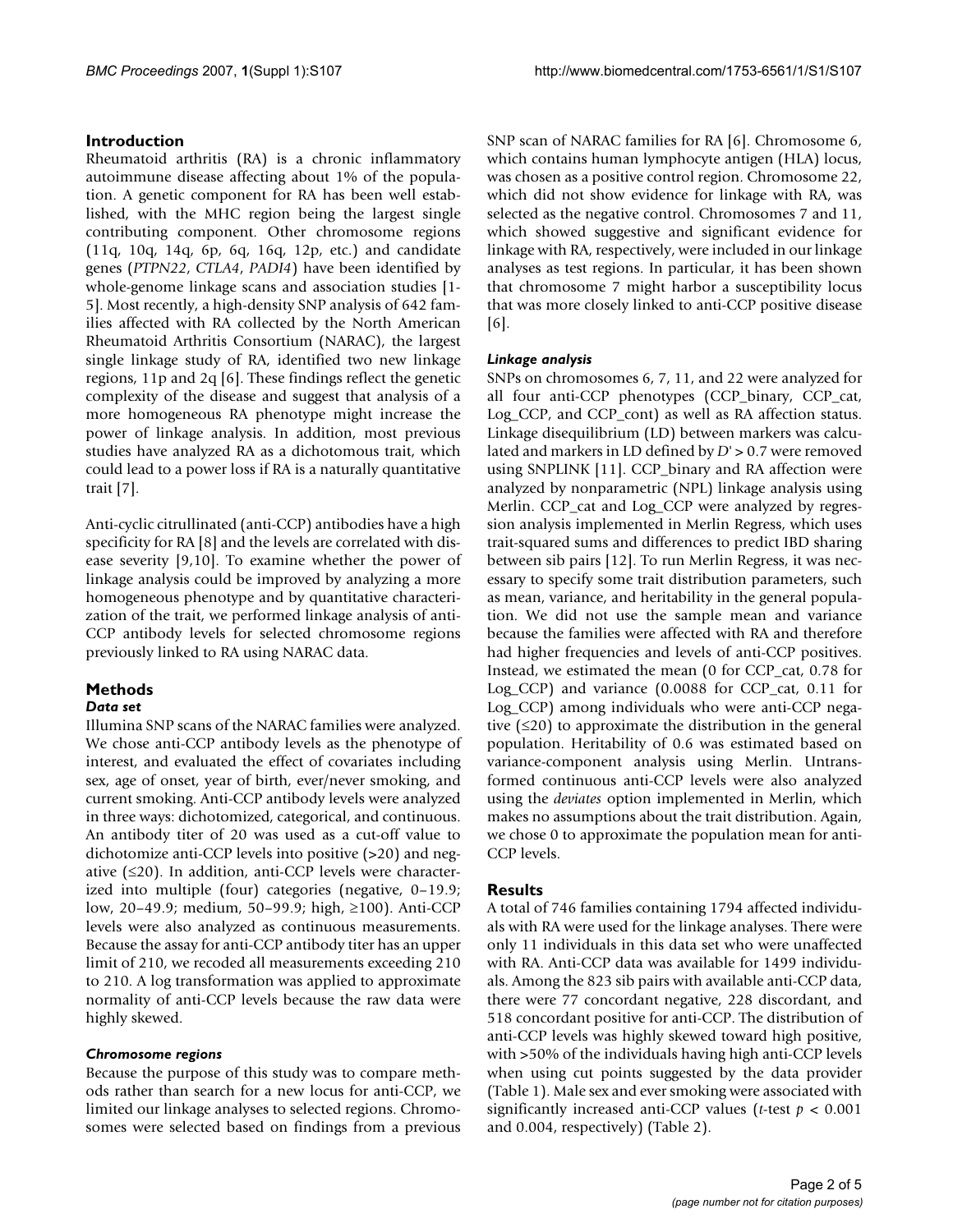| Table 1: Distribution of anti-CCP levels among the 1499 |
|---------------------------------------------------------|
| individuals included in the linkage analyses            |

| CCP category | N    | ℅                   |
|--------------|------|---------------------|
| Negative     | 34 I | 22.75               |
| Low          | 167  | $  \cdot  $ . $  4$ |
| Medium       | 181  | 12.07               |
| High         | 810  | 54.04               |

Results obtained from NPL analysis of RA are consistent with those shown previously by Amos et al. [6]. Overall, similar linkage signals were obtained from analyses with RA and CCP\_binary, with weaker evidence for linkage with CCP binary on chromosomes 6 and 11 (Table 3, Figure 1). On the other hand, higher LOD scores and improved definition of a linkage peak for CCP\_binary were observed on chromosome 7 (Figure 1), which has been suggested to be more closely linked to anti-CCP compared to RA. Among quantitative anti-CCP levels, only analysis of untransformed anti-CCP levels showed comparable results with that of RA. Analyses of either categorical or log-transformed anti-CCP levels resulted in significantly reduced linkage signals for both positive control (chromosome 6) and test regions (chromosomes 7 and 11). Adjustment of gender and ever smoking in the regression-based linkage analyses did not significantly change the results (data not shown). As expected, chromosome 22 did not show evidence for linkage to any of the phenotypes.

#### **Discussion**

In this study, we analyzed anti-CCP levels as dichotomized, categorical, and continuous traits in linkage analyses. On chromosome 7, we observed improved linkage signals and a narrower linkage peak for dichotomized anti-CCP levels as compared to a clinical diagnosis of RA alone, although neither analysis reached statistical signif-

**Table 2: Anti-CCP levels by gender, age, year of birth, and smoking status**

icance. Chromosome 7 previously showed stronger evidence for linkage for RA with positive anti-CCP [6]. However, for the three chromosomes we selected that demonstrated evidence for linkage with RA, analyzing anti-CCP levels as quantitative traits did not further improve power to detect linkage compared to RA. In addition, categorization and log transformation of the continuous phenotype resulted in significantly reduced power to detect linkage.

Mapping susceptibility genes is challenging for clinically and genetically heterogeneous diseases such as RA. Examining a more homogenous disease phenotype might increase the power of linkage analysis. Anti-CCP is highly specific for RA and its levels are correlated with disease severity [9,10]. A previous study suggested genetic variability according to anti-CCP status on chromosomes 4, 5, 6, and 7 [6]. Our data on chromosome 7 supports the hypothesis that anti-CCP status might represent a more genetically homogeneous phenotype of RA. In addition, although linkage signals on chromosome 11 were less significant for the CCP\_binary phenotype than RA, linkage peak regions on both chromosomes 7 and 11 were narrower, suggesting that analyzing anti-CCP levels as a dichotomous phenotype might be helpful in narrowing candidate regions in fine mapping.

For naturally occurring continuous or polychotomous traits, dichotomization could lead to power loss for linkage analysis [7]. In particular, if the underlying gene confers not only disease susceptibility but also disease severity, treating disease phenotypes as quantitative traits could provide additional information in linkage analysis. We hypothesized that performing quantitative linkage analyses might increase the power to detect linkage for anti-CCP levels. However, analyses of none of the three quantitative phenotypes provided improved linkage signals compared to NPL analysis of RA. In particular, regres-

| Covariate     | Values          | N    | anti-CCP mean | SD     | $t$ test $P$    |
|---------------|-----------------|------|---------------|--------|-----------------|
| Sex           | Female          | 1153 | 112.19        | 102.58 | < 0.001         |
|               | Male            | 346  | 143.24        | 100.19 |                 |
| Age of onset  | $<$ 40          | 758  | 119.70        | 97.53  |                 |
|               | $\geq 40$       | 722  | 119.89        | 108.01 | ns <sup>a</sup> |
| Year of birth | < 1944          | 754  | 119.34        | 97.53  |                 |
|               | $\geq$   944    | 738  | 119.50        | 108.01 | ns              |
| Smoking       | Never           | 618  | 110.54        | 100.38 |                 |
|               | Ever            | 832  | 126.13        | 104.91 | 0.004           |
|               | Current         | 244  | 119.84        | 105.32 |                 |
|               | Never or former | 1211 | 119.44        | 102.79 | ns              |

ans, not significant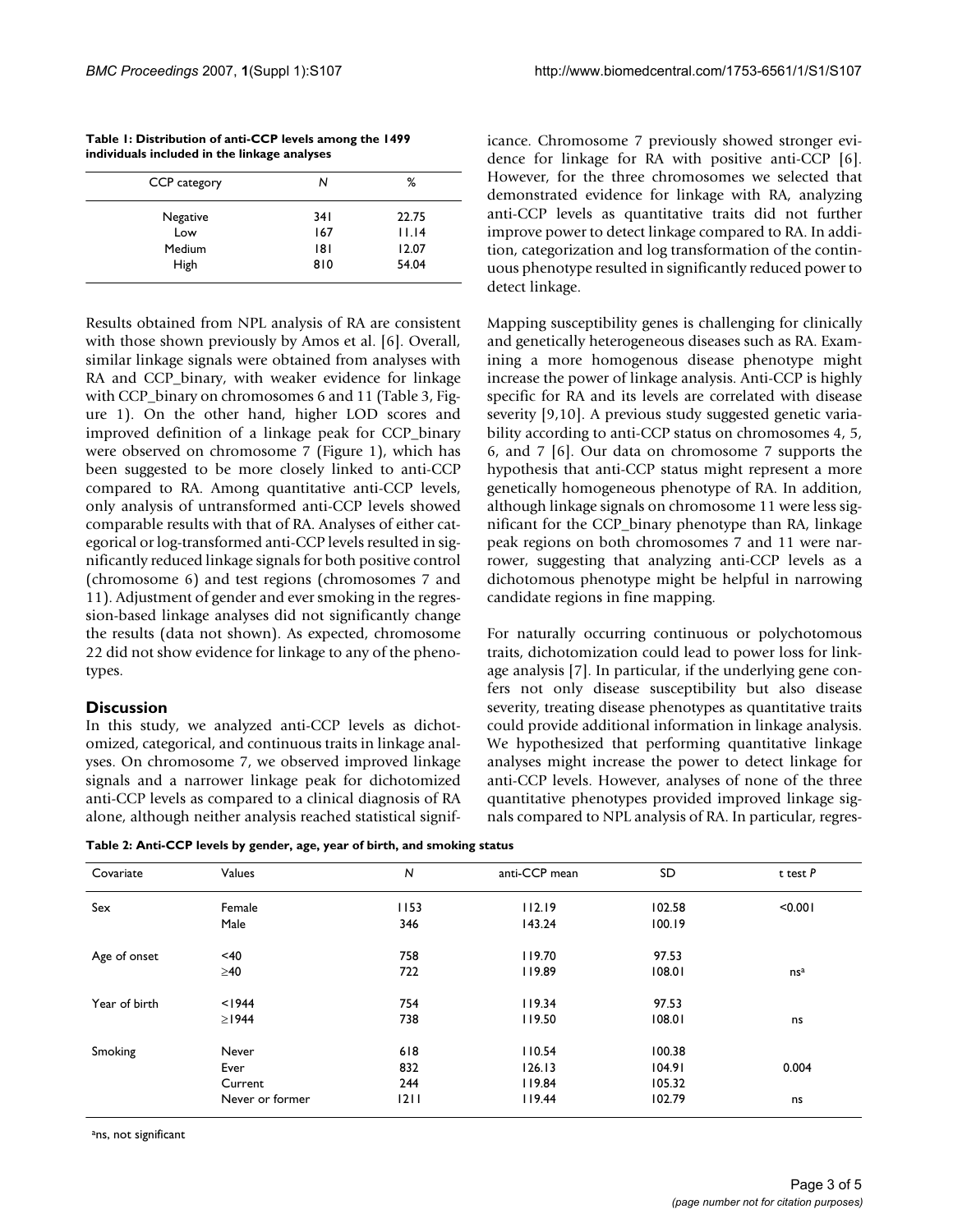| Chromosome | RA    | CCP binary | CCP categorical | Log CCP | <b>CCP</b> continuous |
|------------|-------|------------|-----------------|---------|-----------------------|
| ь          | 17.86 | 15.01      | 7.26            | 11.10   | 15.77                 |
|            | l.46  | 1.93       | 0.65            | 0.64    | 1.30                  |
|            | 3.22  | 2.56       | 0.62            | 0.34    | 3.30                  |
| 22         | 0.08  | 0.05       | 0.29            | 0.31    | 0.08                  |
|            |       |            |                 |         |                       |

**Table 3: Maximal LOD scores for RA and anti-CCP phenotypes in the four chromosome regions**

sion-based quantitative linkage analyses of logtransformed or ordinal anti-CCP levels, with or without covariate adjustment, appeared to have reduced power to detect linkage compared to NPL analysis of dichotomized anti-CCP status. We also used the variance components and quantitative trait locus analysis options implemented



Chromosome 6

### Chromosome 22

#### Linkage analyses of 4 chromosomes fo **Figure 1** r RA and anti-CCP levels using SNPs

**Linkage analyses of 4 chromosomes for RA and anti-CCP levels using SNPs**. LOD scores for binary outcomes (RA, CCP\_binary), transformed quantitative traits (CCP\_cat, Log\_CCP), and untransformed quantitative trait (CCP\_cont) were calculated using Merlin NPL, Merlin *Regress*, Merlin --*deviates*, respectively. The scale of the Y-axis for chromosome 6 is different.